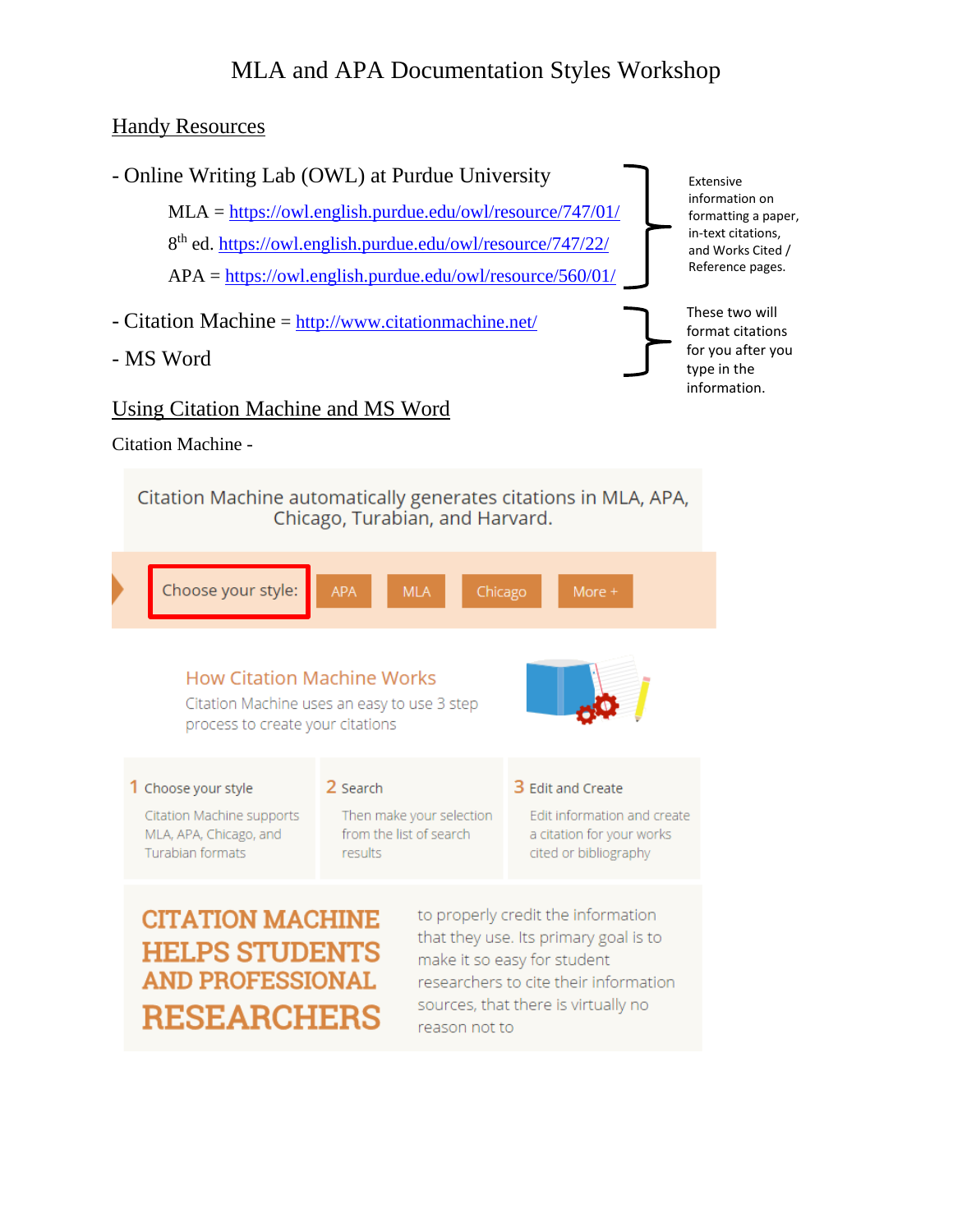

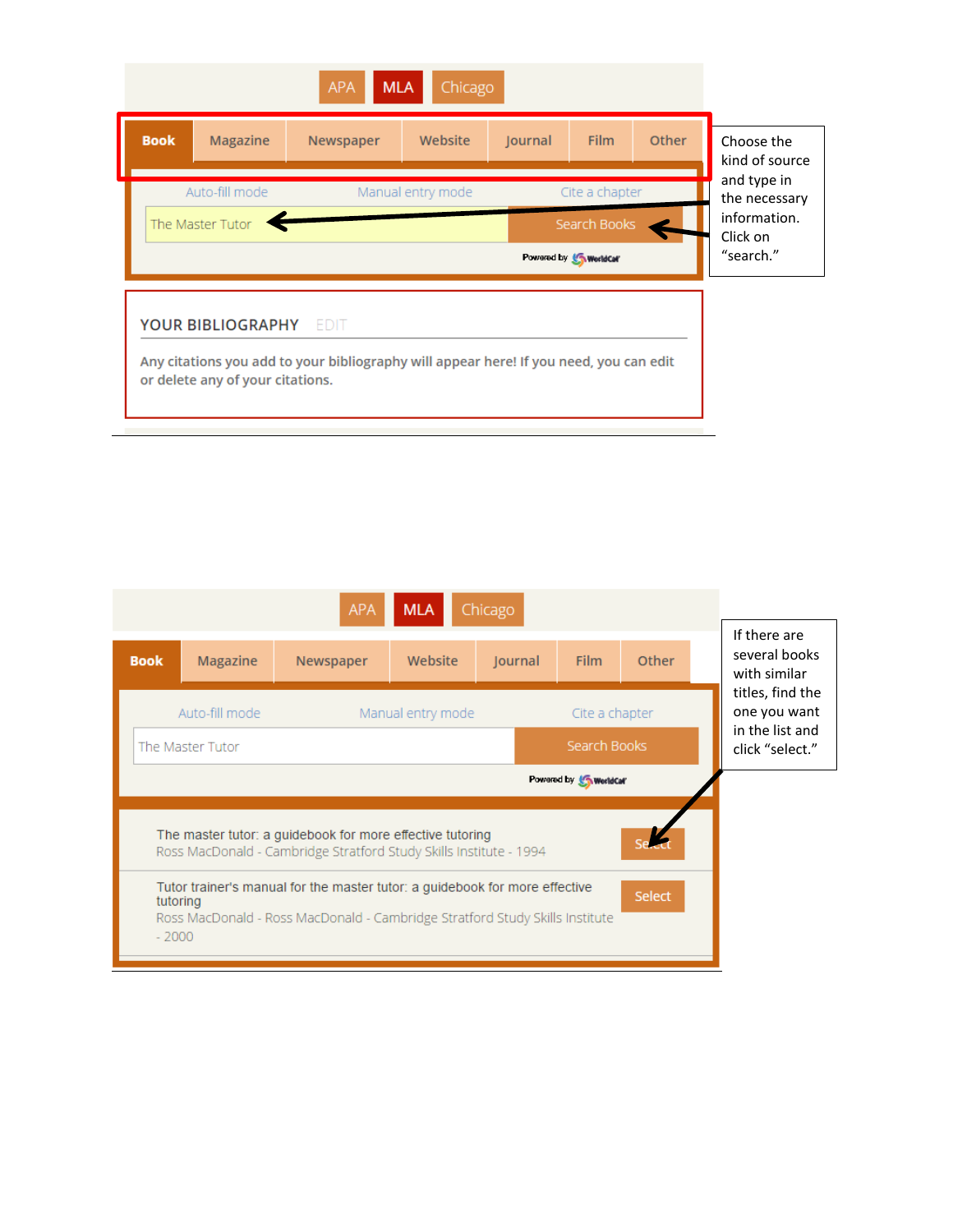| Auto-fill mode<br>Manual entry mode<br>Cite a chapter<br>Search Books<br>The Master Tutor<br>Powered by <b>Convertision</b><br>Generate MLA citations for Books<br>E-book: other<br><b>Online database</b><br>In print<br>E-book: online<br>book.<br>Citing<br>The whole book ▼<br>Remove<br>Contributors<br>Author<br><b>B.</b><br>MacDonal<br>$\boldsymbol{\mathrm{v}}$<br>Ross<br>MI / Middle Last / corp.<br>Suffix<br>First<br>+ Add another contributor<br>In print publication info<br>annotation, if<br>Source title<br>The master tutor: a guidebook for more effective<br>required, and<br>Advanced info<br>Citation."<br>Vol.<br>Edition<br>Series<br>Publication info<br>Cambridge Stratfor<br>Williamsville, NY<br>1994<br>Publisher<br>City<br>Year<br>Add Annotation |                                    | Other | Film | Journal | Website | Newspaper | Magazine | <b>Book</b> |
|-------------------------------------------------------------------------------------------------------------------------------------------------------------------------------------------------------------------------------------------------------------------------------------------------------------------------------------------------------------------------------------------------------------------------------------------------------------------------------------------------------------------------------------------------------------------------------------------------------------------------------------------------------------------------------------------------------------------------------------------------------------------------------------|------------------------------------|-------|------|---------|---------|-----------|----------|-------------|
|                                                                                                                                                                                                                                                                                                                                                                                                                                                                                                                                                                                                                                                                                                                                                                                     |                                    |       |      |         |         |           |          |             |
|                                                                                                                                                                                                                                                                                                                                                                                                                                                                                                                                                                                                                                                                                                                                                                                     |                                    |       |      |         |         |           |          |             |
|                                                                                                                                                                                                                                                                                                                                                                                                                                                                                                                                                                                                                                                                                                                                                                                     |                                    |       |      |         |         |           |          |             |
|                                                                                                                                                                                                                                                                                                                                                                                                                                                                                                                                                                                                                                                                                                                                                                                     |                                    |       |      |         |         |           |          |             |
|                                                                                                                                                                                                                                                                                                                                                                                                                                                                                                                                                                                                                                                                                                                                                                                     | You can select a<br>source for the |       |      |         |         |           |          |             |
|                                                                                                                                                                                                                                                                                                                                                                                                                                                                                                                                                                                                                                                                                                                                                                                     |                                    |       |      |         |         |           |          |             |
|                                                                                                                                                                                                                                                                                                                                                                                                                                                                                                                                                                                                                                                                                                                                                                                     |                                    |       |      |         |         |           |          |             |
|                                                                                                                                                                                                                                                                                                                                                                                                                                                                                                                                                                                                                                                                                                                                                                                     |                                    |       |      |         |         |           |          |             |
|                                                                                                                                                                                                                                                                                                                                                                                                                                                                                                                                                                                                                                                                                                                                                                                     |                                    |       |      |         |         |           |          |             |
|                                                                                                                                                                                                                                                                                                                                                                                                                                                                                                                                                                                                                                                                                                                                                                                     |                                    |       |      |         |         |           |          |             |
|                                                                                                                                                                                                                                                                                                                                                                                                                                                                                                                                                                                                                                                                                                                                                                                     | Add an                             |       |      |         |         |           |          |             |
|                                                                                                                                                                                                                                                                                                                                                                                                                                                                                                                                                                                                                                                                                                                                                                                     | that is                            |       |      |         |         |           |          |             |
|                                                                                                                                                                                                                                                                                                                                                                                                                                                                                                                                                                                                                                                                                                                                                                                     | click "Create                      |       |      |         |         |           |          |             |
|                                                                                                                                                                                                                                                                                                                                                                                                                                                                                                                                                                                                                                                                                                                                                                                     |                                    |       |      |         |         |           |          |             |
|                                                                                                                                                                                                                                                                                                                                                                                                                                                                                                                                                                                                                                                                                                                                                                                     |                                    |       |      |         |         |           |          |             |
|                                                                                                                                                                                                                                                                                                                                                                                                                                                                                                                                                                                                                                                                                                                                                                                     |                                    |       |      |         |         |           |          |             |
|                                                                                                                                                                                                                                                                                                                                                                                                                                                                                                                                                                                                                                                                                                                                                                                     |                                    |       |      |         |         |           |          |             |
|                                                                                                                                                                                                                                                                                                                                                                                                                                                                                                                                                                                                                                                                                                                                                                                     |                                    |       |      |         |         |           |          |             |
|                                                                                                                                                                                                                                                                                                                                                                                                                                                                                                                                                                                                                                                                                                                                                                                     |                                    |       |      |         |         |           |          |             |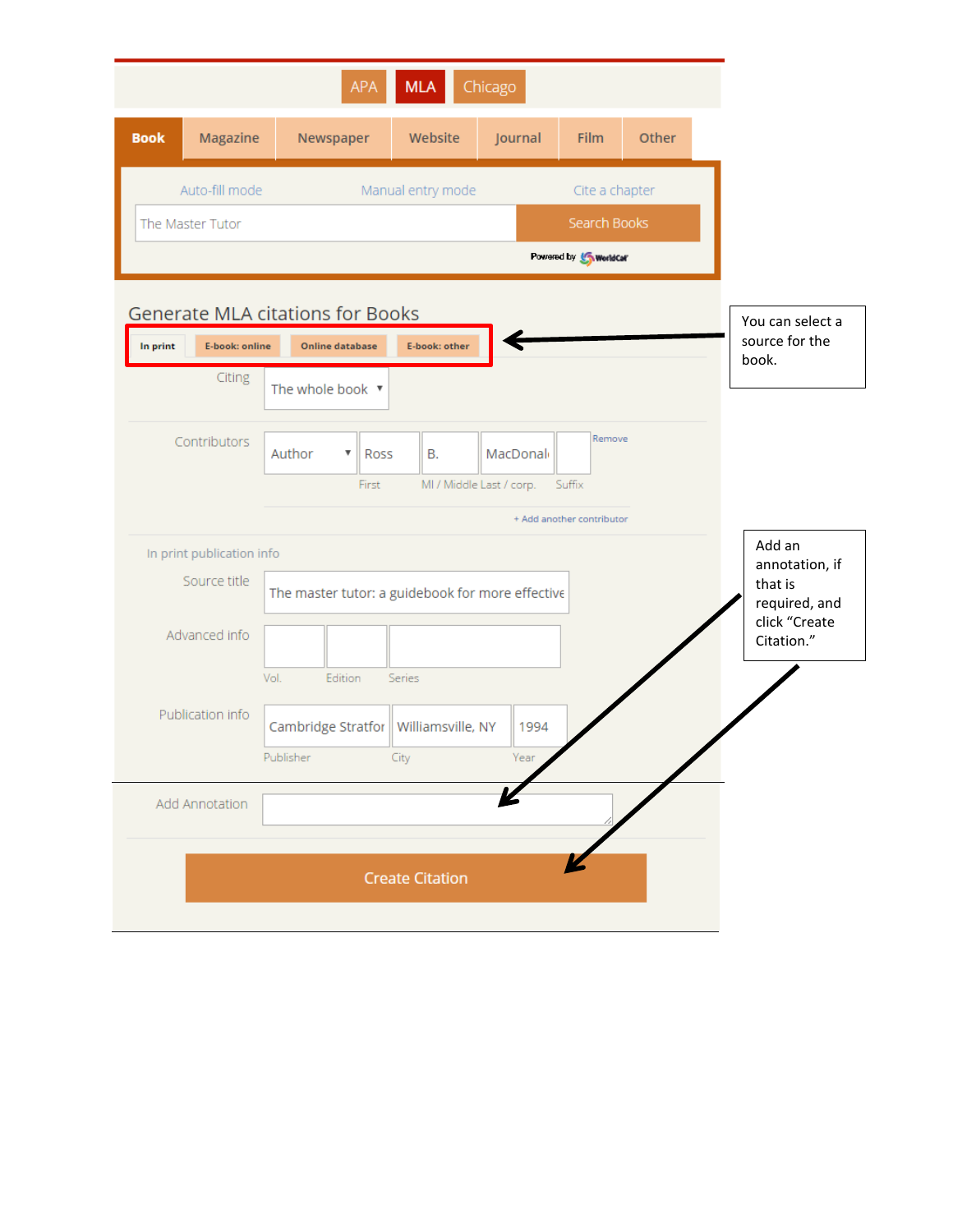

MacDonald, Ross B. *The Master Tutor: A Guidebook for More Effective Tutoring*. Williamsville,

NY: Cambridge Stratford Study Skills Institute, 1994. Print.

This creates a Works Cited or Reference page entry. To create an in-text citation, follow the guidelines in an MLA/APA guide.

MS Word –

Microsoft Word can create both in-text citations and Works Cited page entries. At the top of the screen in Word, click on the "References" tab and find the "Citations & Bibliography" box:

---------------------------------------------------------------------------------------------------------------------

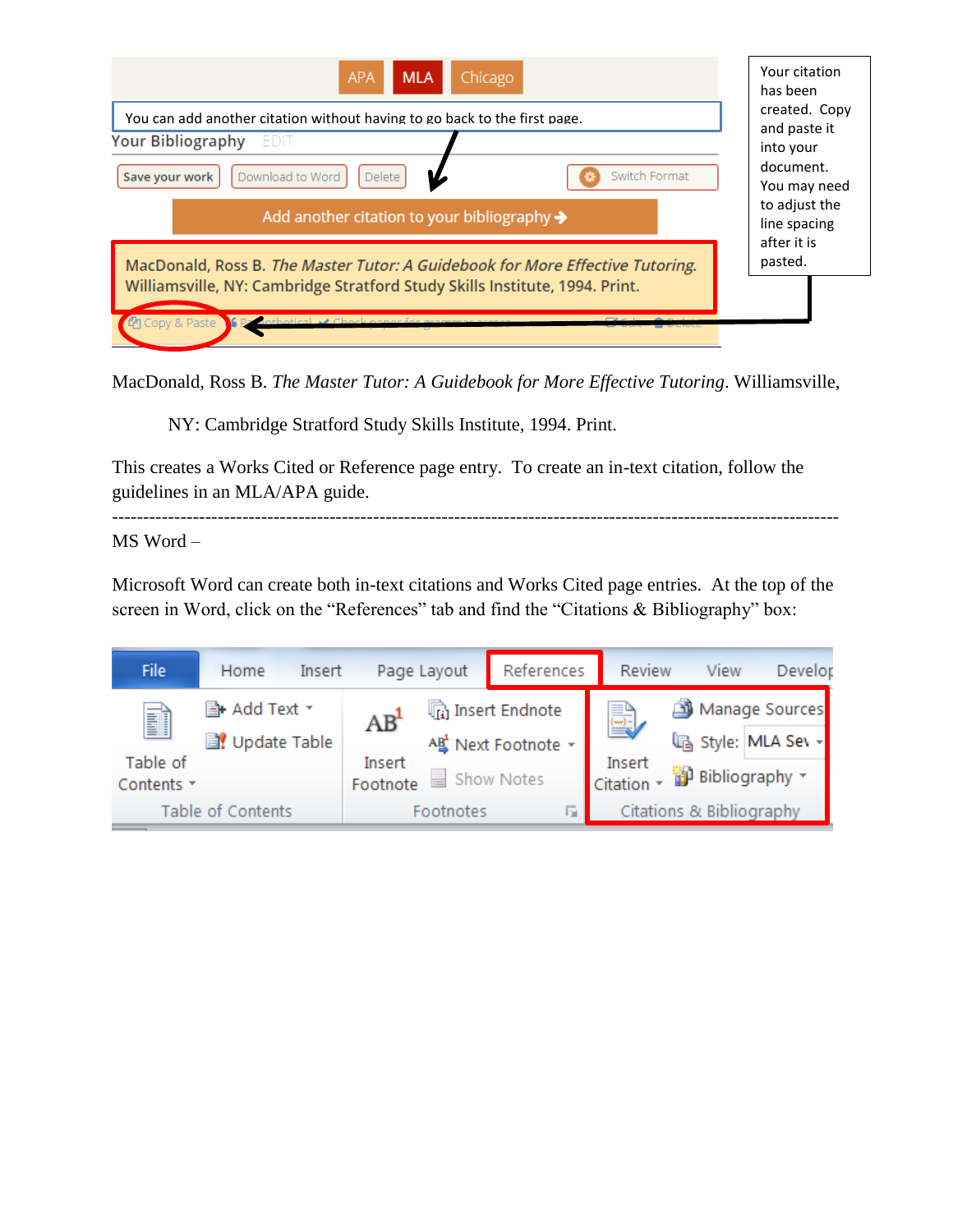| References   | Review             | View                          | Developer                            |  |                                  |
|--------------|--------------------|-------------------------------|--------------------------------------|--|----------------------------------|
| ert Endnote  | [] -               |                               | Manage Sources                       |  | insert Tal                       |
| d Footnote - |                    |                               | La Style: MLA Sev -                  |  | ■ Update T                       |
| w Notes      | Insert<br>Citation |                               | <b>Bill Biblio APA Fifth Edition</b> |  |                                  |
| 匠<br>s       |                    | <b>Citations &amp; Biblid</b> | <b>APA Sixth Edition</b>             |  |                                  |
|              |                    |                               | Chicago Fifteenth Edition            |  |                                  |
|              |                    |                               | GB7714 2005                          |  |                                  |
|              |                    |                               | GOST - Name Sort                     |  |                                  |
|              |                    |                               | GOST - Title Sort                    |  |                                  |
|              |                    |                               | Harvard - Anglia 2008                |  |                                  |
|              |                    |                               | <b>IEEE 2006</b>                     |  |                                  |
|              |                    |                               |                                      |  | ISO 690 - First Element and Date |
|              |                    |                               | ISO 690 - Numerical Reference        |  |                                  |
|              |                    |                               | <b>MLA Seventh Edition</b>           |  |                                  |
|              |                    |                               | <b>MLA Sixth Edition</b>             |  |                                  |
|              |                    |                               | SIST <sub>02</sub>                   |  |                                  |
|              |                    |                               | Turabian Sixth Edition               |  |                                  |

Choose the documentation style you need. Always choose the latest edition:

Click on "Insert Citation" and choose "Add a New Source" for each new resource you want to include in your paper. (**This will create an in-text citation, so put the cursor in the paper where you want the citation to appear**):

| Review                   | <b>Develope</b><br>View |  |  |  |
|--------------------------|-------------------------|--|--|--|
|                          | Manage Sources          |  |  |  |
|                          | Style: MLA Sev -        |  |  |  |
| Citation                 | Bibliography            |  |  |  |
|                          | Add New Source          |  |  |  |
| 國<br>Add New Placeholder |                         |  |  |  |
|                          | Insert                  |  |  |  |

Fill in the information for your source, and click OK:

| <b>Create Source</b>                                     | ?<br>__                                                   |  |  |  |  |  |  |
|----------------------------------------------------------|-----------------------------------------------------------|--|--|--|--|--|--|
| Type of Source<br>Book<br>$\overline{\phantom{a}}$       |                                                           |  |  |  |  |  |  |
| Bibliography Fields for MLA Seventh Edition              |                                                           |  |  |  |  |  |  |
| Author                                                   | MacDonald, Ross B.<br>Edit                                |  |  |  |  |  |  |
|                                                          | Corporate Author                                          |  |  |  |  |  |  |
| Title                                                    | The Master Tutor: A Guidebook for More Effective Tutoring |  |  |  |  |  |  |
| Year                                                     | 1994                                                      |  |  |  |  |  |  |
| City                                                     | Williamsville                                             |  |  |  |  |  |  |
| Cambridge Stratford Study Skills Institute<br>Publisher  |                                                           |  |  |  |  |  |  |
| Medium                                                   | Print                                                     |  |  |  |  |  |  |
| Show All Bibliography Fields                             |                                                           |  |  |  |  |  |  |
| Example: Document<br>$Iag$ name<br>Cancel<br>OK<br>Mac94 |                                                           |  |  |  |  |  |  |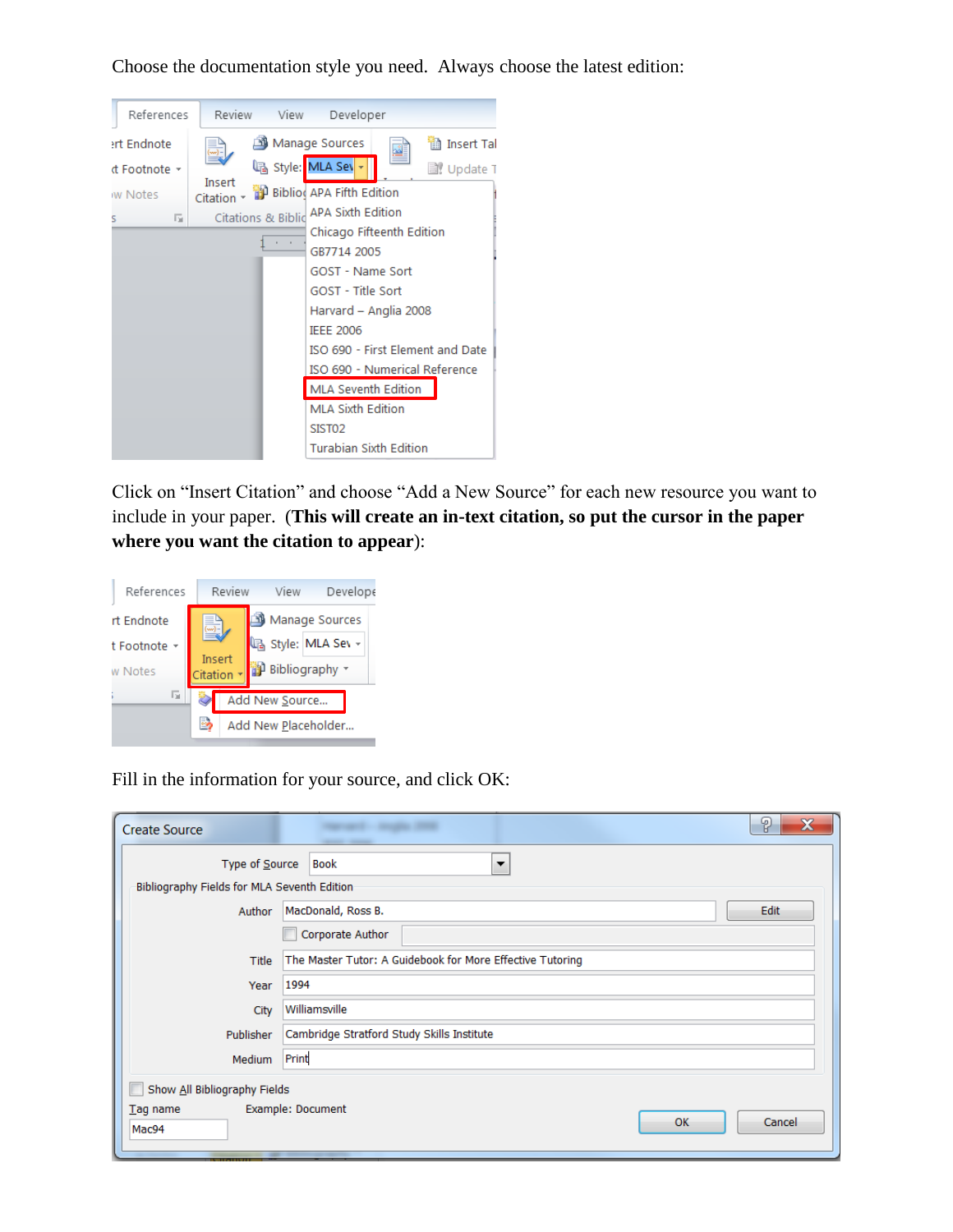The citation will appear where the cursor is located:

(MacDonald)

Once the source information has been entered, more citations can be created from it by putting the cursor in the right place and selecting the source from the "Insert Citation" menu:



If the citations are from different pages in the same source, you will need to add the page numbers:

(MacDonald 37)

To create a Works Cited entry, click on "Bibliography" and choose "Works Cited":

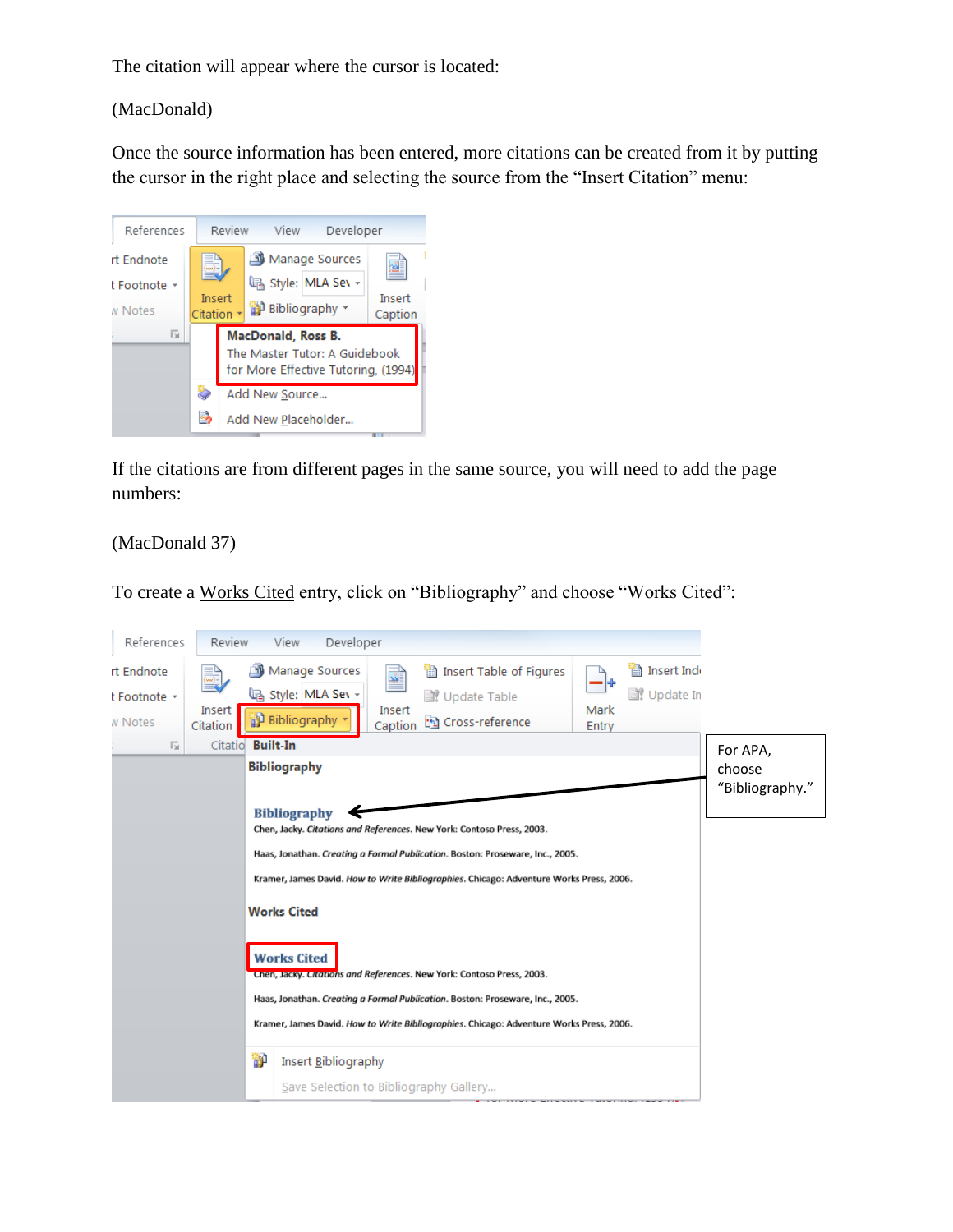This will put a properly formatted works cited entry where the cursor is located:

# **Works Cited**

MacDonald, Ross B. *The Master Tutor: A Guidebook for More Effective Tutoring*. Williamsville:

Cambridge Stratford Study Skills Institute, 1994. Print.

You can delete the blue "Works Cited" heading and edit the information in the entry if necessary (i.e. add page numbers after the date – 1994. 37. Print.)

You can check/access your sources by clicking on "Manage Sources":

| References<br>t Endnote<br>Footnote -<br>v Notes<br>$\overline{\mathbb{F}_2}$ | Review<br>Insert<br>Citation   | Developer<br>View<br>Manage Sources<br>Style: MLA Sev -<br>Bibliography *<br>Citations & Bibliography | Design<br>Layout<br>Insert Table of Figures<br>Update Table<br>Insert<br>Caption <sup>16</sup> Cross-reference<br>Captions | -0<br>Mark<br>Entry | Insert Index<br>Vpdate Index<br>Index | $\mathbb{Z}_+$<br>Mark<br>Citation | Insert Table of Authorities<br><b>III</b> Update Table<br>Table of Authorities                                                |                                                                      |                                                                |
|-------------------------------------------------------------------------------|--------------------------------|-------------------------------------------------------------------------------------------------------|----------------------------------------------------------------------------------------------------------------------------|---------------------|---------------------------------------|------------------------------------|-------------------------------------------------------------------------------------------------------------------------------|----------------------------------------------------------------------|----------------------------------------------------------------|
|                                                                               |                                | Control of the Control Com-<br><b>Source Manager</b><br>Search:                                       | ・・・ 1 × 人亜  1 ・ ・ ・ 1 × ・ ・ 2 ・ ・ ・ 1 ・ ・ ・ 3 ・ ・ ・ 1 ・                                                                    |                     |                                       |                                    | E<br>$+4$ + + + + + + + $5$ + + +<br>Sort by Author                                                                           | -6<br>and a state                                                    | <b>III: ・・ファ・・</b><br>?<br>$\mathbf x$<br>$\blacktriangledown$ |
|                                                                               |                                | Sources available in:<br>Master List                                                                  | IVC Board; Board Procedings (2010)<br>MacDonald, Ross B.: The Master Tutor: A Guidebook for more Effecti                   |                     | Browse                                | $Copy$ -><br>Delete<br>Edit<br>New | <b>Current List</b>                                                                                                           | V MacDonald, Ross B.; The Master Tutor: A Guidebook for More Effecti |                                                                |
|                                                                               |                                |                                                                                                       |                                                                                                                            |                     |                                       |                                    | v<br>cited source<br>?<br>placeholder source                                                                                  |                                                                      |                                                                |
|                                                                               | Preview (MLA Seventh Edition): |                                                                                                       |                                                                                                                            |                     |                                       |                                    |                                                                                                                               |                                                                      |                                                                |
|                                                                               |                                | Citation: (MacDonald)<br><b>Bibliography Entry:</b>                                                   |                                                                                                                            |                     |                                       |                                    | MacDonald, Ross B. The Master Tutor: A Guidebook for more Effective Tutoring. Williamsville: Cambridge Stratford Study Skills |                                                                      | ۸<br>E                                                         |
|                                                                               |                                |                                                                                                       |                                                                                                                            |                     |                                       |                                    |                                                                                                                               |                                                                      | <b>Close</b>                                                   |

All sources will be listed in the left ("Master List") box, and those that have been cited will also appear in the right ("Current List") box.